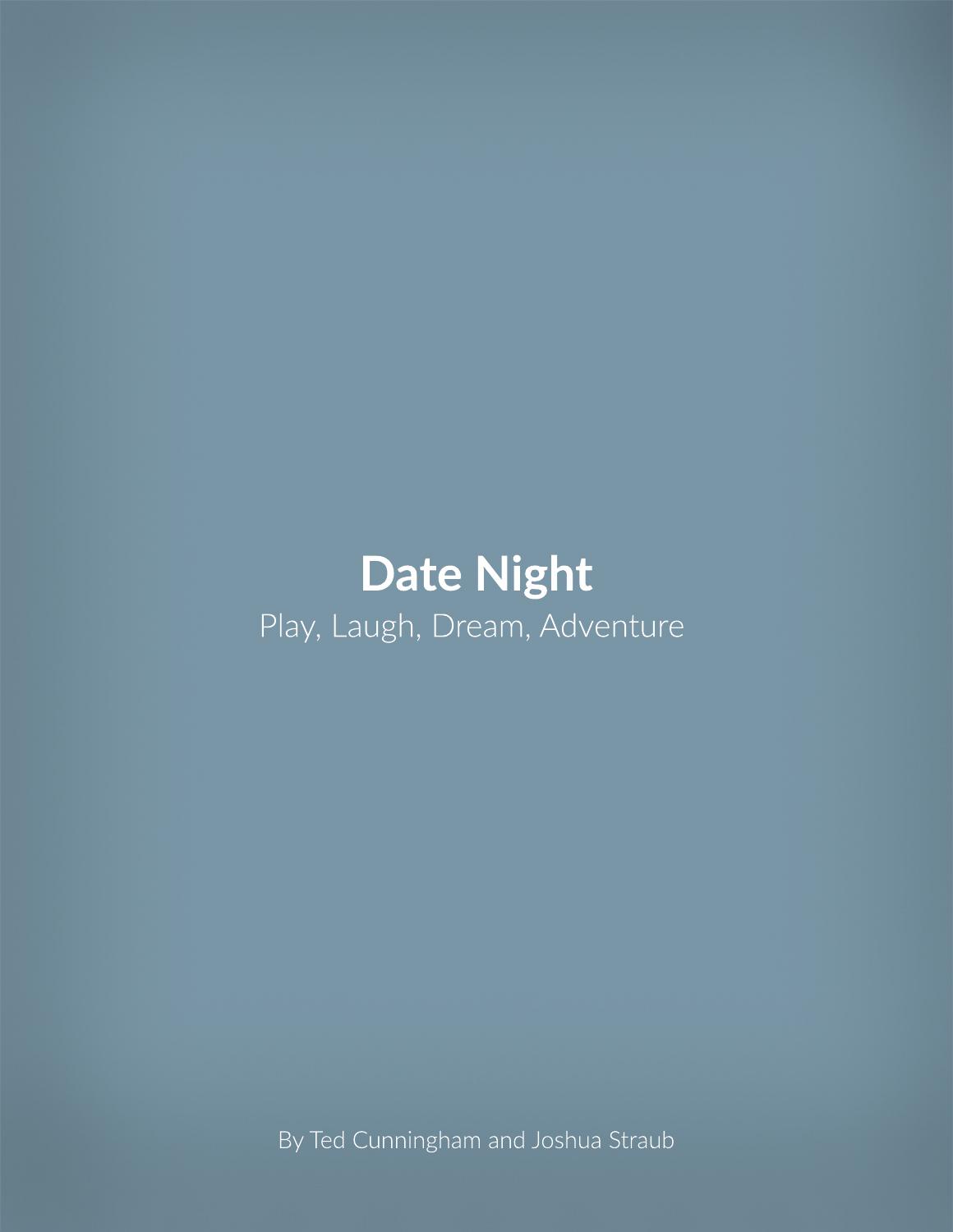# **Date Night Ideas**

#### **Play. Laugh. Dream. Adventure.**

#### **Play Dates.**

- 1. Create a Love Playlist You remember love tapes? You would record your favorite music and give to the one you were dating. Download your favorite love songs and create an actual playlist called "Love Playlist." It needs to have at least 4 or 5 songs. Don't stop with one playlist. Create a list together from each decade. You can date the playlists or even create different playlists for special occasions.
- 2. Plan a picnic—fill a basket or cooler with bread, goodies, cheese, fruit, drinks, etc. Grab a blanket and head to a park or lake.
- 3. Go to a coffee shop and take your own board games. Play checkers, cards, etc. while having coffee together.
- 4. Visit a zoo or museum.
- 5. Choose a favorite activity from your junior or senior high days. Bowling, roller skating, miniature golf, go-karts, etc.
- 6. Cook a multi-course meal. Play with various recipes and serve one course at a time. A great way to have fun with this is to prepare a fivecourse meal together with drinks. This will be a long meal. Make it as formal as you'd like or as informal and goofy as you'd like.
- 7. Go fishing this weekend. This is a great date whether you catch fish or not.
- 8. To add some random fun to your evening, go sing karaoke as loud as you can with people you've never met before.
- 9. Go on a picture date. Find random sites around your city and take pictures of one another. To add more fun to it, make a theme around your pictures. For instance, go out as a tourist. Or go out together as if you were living in the 1950's, dress the part, hit a diner and take fun pictures. You could also go as outdoorsy folks and take pictures in a Bass Pro Shops or wearing camouflage.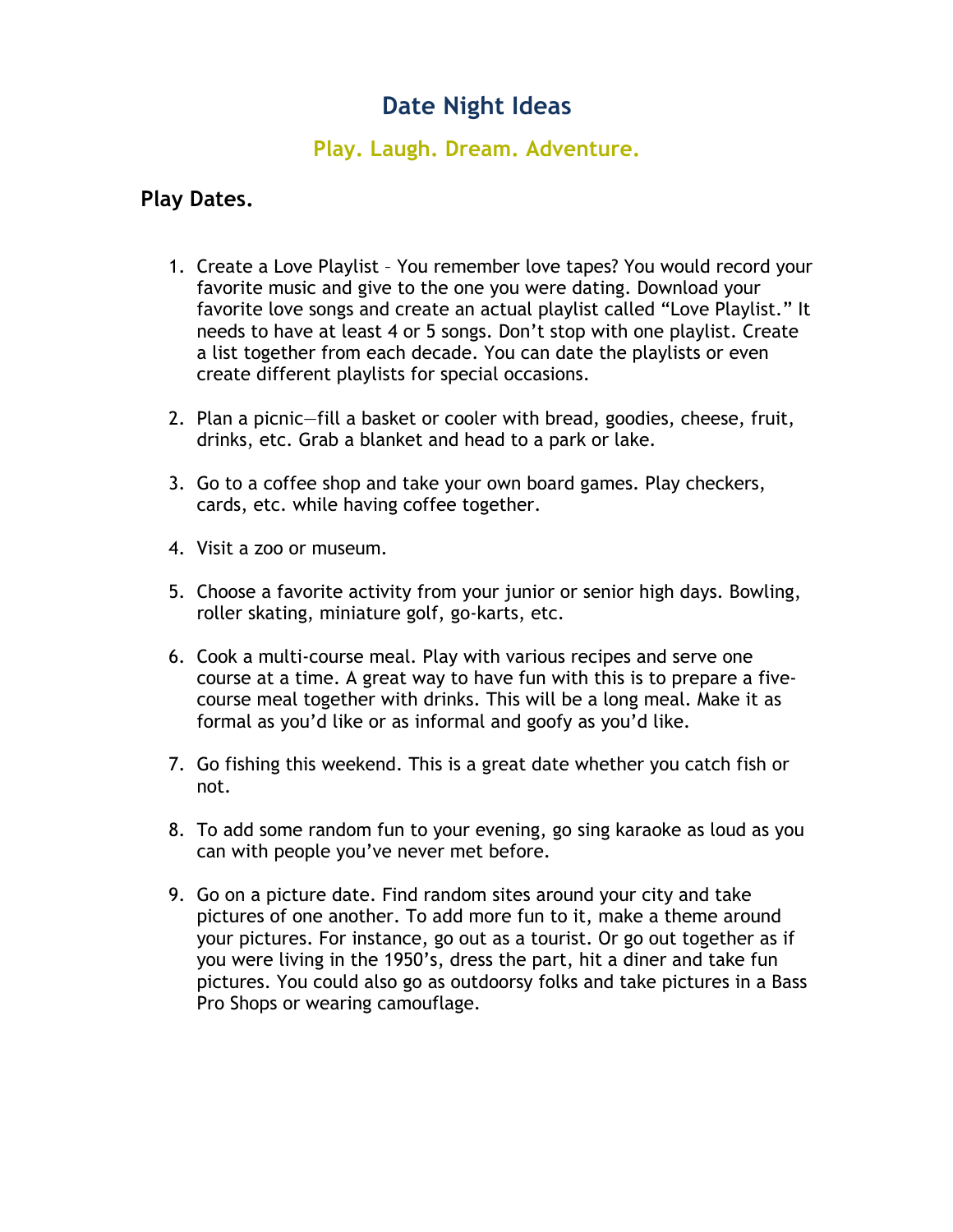10.Decide on a new hobby or activity together and begin practicing. For instance, you may decide you're going to run a 10k or a marathon together. Start running together to train for it. Perhaps you're wanting to learn an instrument together. Sign up and begin taking lessons and practicing together.

# **Play. 52 Questions.**

- 1. On a scale of 1-10, how would you rate our "playtime" together?
- 2. How are you feeling the grind of life this week?
- 3. What parts of your job are the most tedious and exhausting?
- 4. How long does it take you each night to unwind physically, emotionally, and relationally from work?
- 5. What are some escape mechanisms we use in the midst of the grind?
- 6. Why does play feel irresponsible to adults?
- 7. If you can't enjoy life, you can't enjoy your spouse. What can you do today to better appreciate and enjoy life? (This is a personal question, not a marriage question).
- 8. We need to spend \_\_\_\_\_\_\_\_\_\_\_ hours a week playing together.
- 9. If we only had 20 minutes to play, what should be our go-to activity?
- 10.What one leisure activity do you wish I would do with you more often?
- 11.Are there barriers to "play" that have preventing us from having fun together (e.g. attitudes, lack of similar interests, laziness, work schedule, kids, etc.)?
- 12.What are some creative ways of overcoming these barriers to increase play in our relationship?
- 13.Are there attitudes/ behaviors you see in me that make certain activities we do together not enjoyable for you (e.g. married to cell phone, poor attitude, etc.)?
- 14.What is the most frustrating thing I do when we try to do an activity together?
- 15.What one activity do you dislike doing that I really enjoy?
- 16.What could we do together to make that activity more enjoyable for you?
- 17.What is your best memory of a time we "played" together?
- 18.What one recreation do you most wish we would do together if we could do anything at all?
- 19.Is there a particular hobby you wish we could take up together?
- 20.Do you feel more satisfied by planned leisure activities or when we're spontaneous?
- 21.What activities make you feel most loved?
- 22.What can I do to make leisure together more enjoyable for you?

(Spontaneous Play)

23.What makes being spontaneous difficult for us?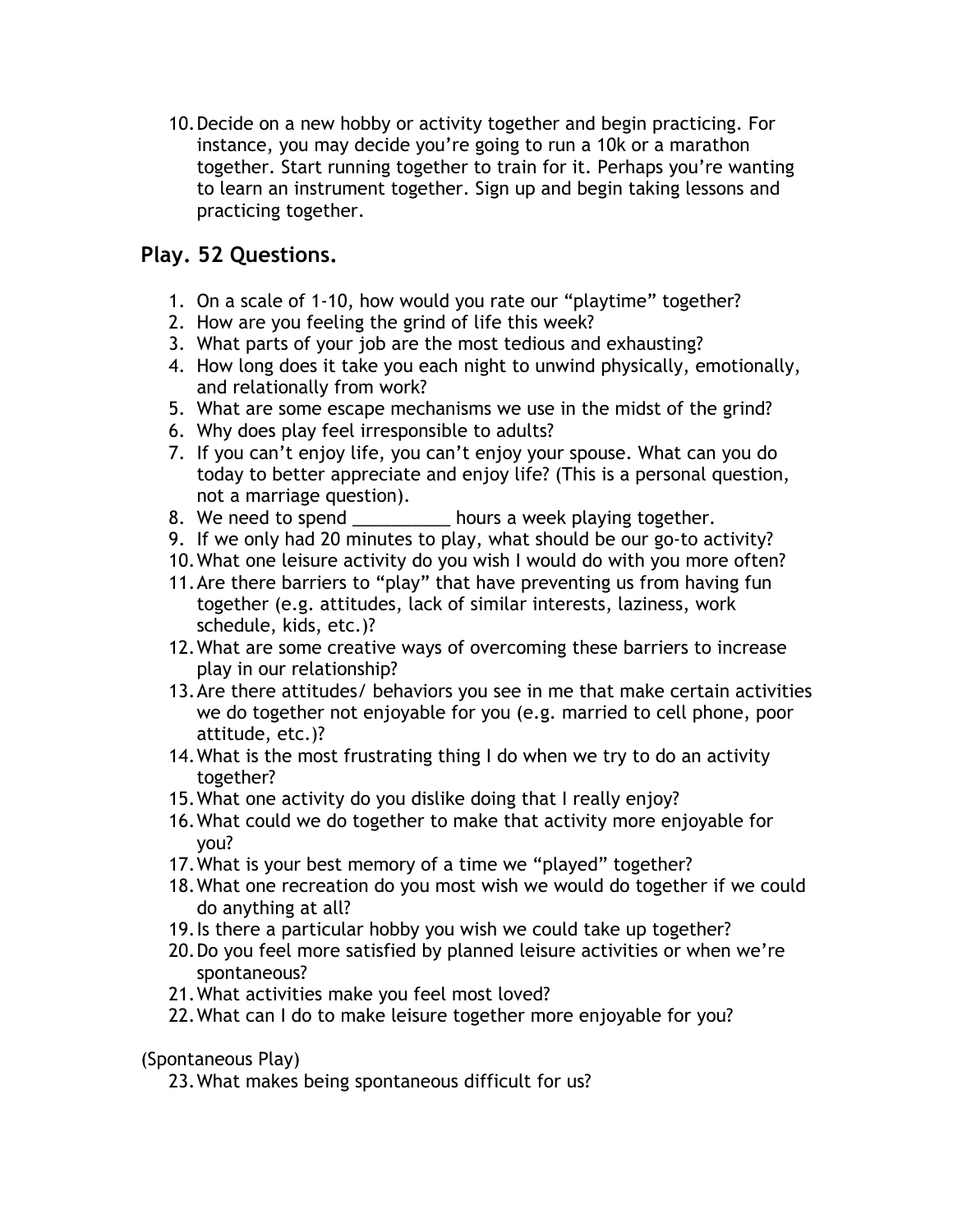- 24.How could we build some more spontaneity into our daily/ weekly routine?
- 25.What's the best memory you have of being spontaneous together?
- 26.Would you be willing to play or walk in the rain together?
- 27.Going skinny-dipping together would be \_\_\_\_\_\_\_\_\_\_\_\_\_\_\_.
- 28.What concerns would you have about dropping everything for a 2-3 day unplanned road trip out of town together, planning as you go?

(Daily Play)

- 29.Where in our daily routine do we have the most time for play?
- 30.What are some ways we could turn everyday household chores into a playful time together?
- 31.How could we add/ combine an exercise / fitness regiment where we're working out together a few times a week?
- 32.What activities do we currently do apart that we could start doing together more often (e.g. grocery shopping, cooking together, working out, etc.)
- 33.What are some creative ways we could redesign our house together?
- 34.Is there yard work, landscaping or gardening we could do together?
- 35.What hobby or activity do we have the most common interest in?
- 36.How can we implement that activity into our daily lives?

(Intentional Play)

- 37.On a scale of 1-10 how satisfied are you with how intentional I am at planning leisure activities?
- 38.What are some ways we can be more intentional at making playtime happen in our relationship?
- 39.What is your favorite season of the year for leisure activities?
- 40.If you could create a bucket list of 12 activities/ playtime experiences for the next year, what would you put on that list?
- 41.What are 3 activities you have done that you'd love for your spouse to try?
- 42.What do you think about planning a camping trip together this summer?
- 43.What are some memories you could create together by stretching the other person's skills and interests (e.g. teaching your husband to decorate, taking your wife along with you golfing, etc.)
- 44.Are there any sports you would enjoy playing or getting more involved in together?
- 45.What is an act of kindness or charity you could do for your neighbors?
- 46.What is your ideal night out?
- 47.What are your 3 most favorite restaurants?
- 48.What are your 3 most favorite desserts?
- 49.What are your 3 most favorite indoor recreational activities (e.g. movies, laser tag, karaoke, bowling, etc.)
- 50.What are your 3 most favorite outdoor recreational activities (e.g. hiking, fishing, miniature golf, swimming, etc.)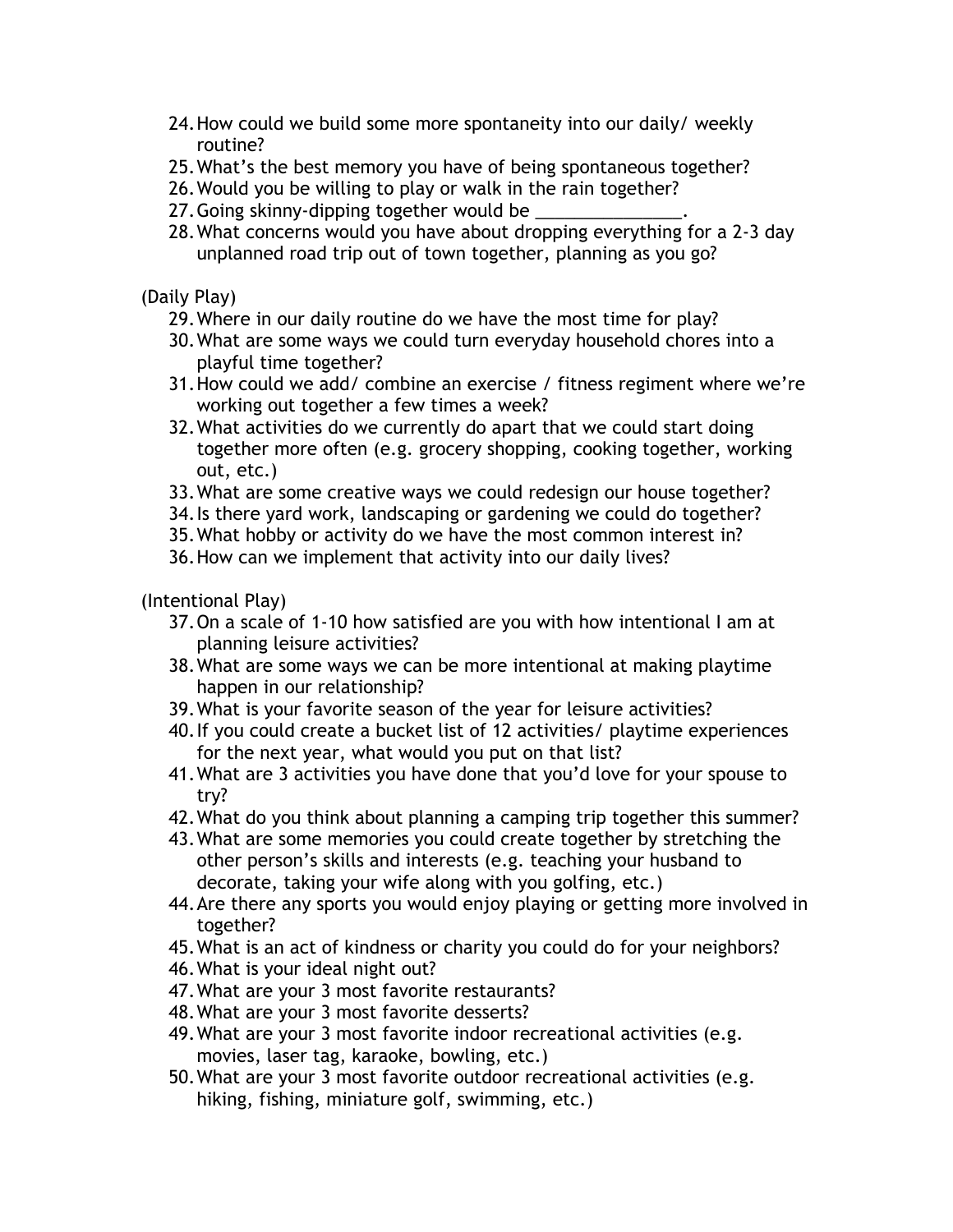- 51.How do you feel about setting a goal together that will require playtime to accomplish that goal (e.g. training for and running a race together, taking dance lessons, taking a cooking class, etc.)
- 52.How could we spice up that particular room to make it more playful?

## **Laugh Dates.**

- 1. YoutubeDate-Spend an hour on Youtube watching great videos that will make you laugh. Here are a few to get you started: http://www.youtube.com/watch?v=yR0lWICH3rY http://www.youtube.com/watch?v=RP4abiHdQpc http://www.youtube.com/watch?v=NAFiU6bZ678 http://www.youtube.com/watch?v=mIMFL9wRaJE
- 2. Meet for lunch or go to a coffee shop or somewhere you enjoy being together and take the Laugh questions and share stories with one another.
- 3. What's your favorite comedy of all time? Rent that movie for old time's sake and stay home together and laugh.
- 4. Book tickets to go see a comedian coming to the area.
- 5. Set a date night either together or with other couples and play "*Whose Line Is It Anyway*." You can find a list of the games from the TV show by simply doing a Google search of the show. Have fun with the ad libs all night long.
- 6. Take a mini-road trip and do karaoke in the car. Sing your favorite songs as loud as you can. Sing the greatest duets of all time.

Here are 5 of Billboard's Top Duets of All Time: #35 - I've Got You Babe (1965) Sonny and Cher #31 - I Knew You Were Waiting (1987) Aretha Franklin/George Michael #26 - I've Had the Time of My Life (1987) Bill Medley and Jennifer Warnes #9 - Islands in the Stream (1983) Kenny Rogers and Dolly Parton #1 - Endless Love (1981) Diana Ross and Lionel Richie

- 7. Find an activity neither one of you are that good at and attempt it together. For instance, you could go roller skating, ice skating, kayaking, tandem biking, etc.
- 8. Take out the old yearbooks/annuals. Go through and laugh at yourself. Your dress, hairstyle, etc. Categorize and rank them. Ugliest hairdo. Most gaudy dress.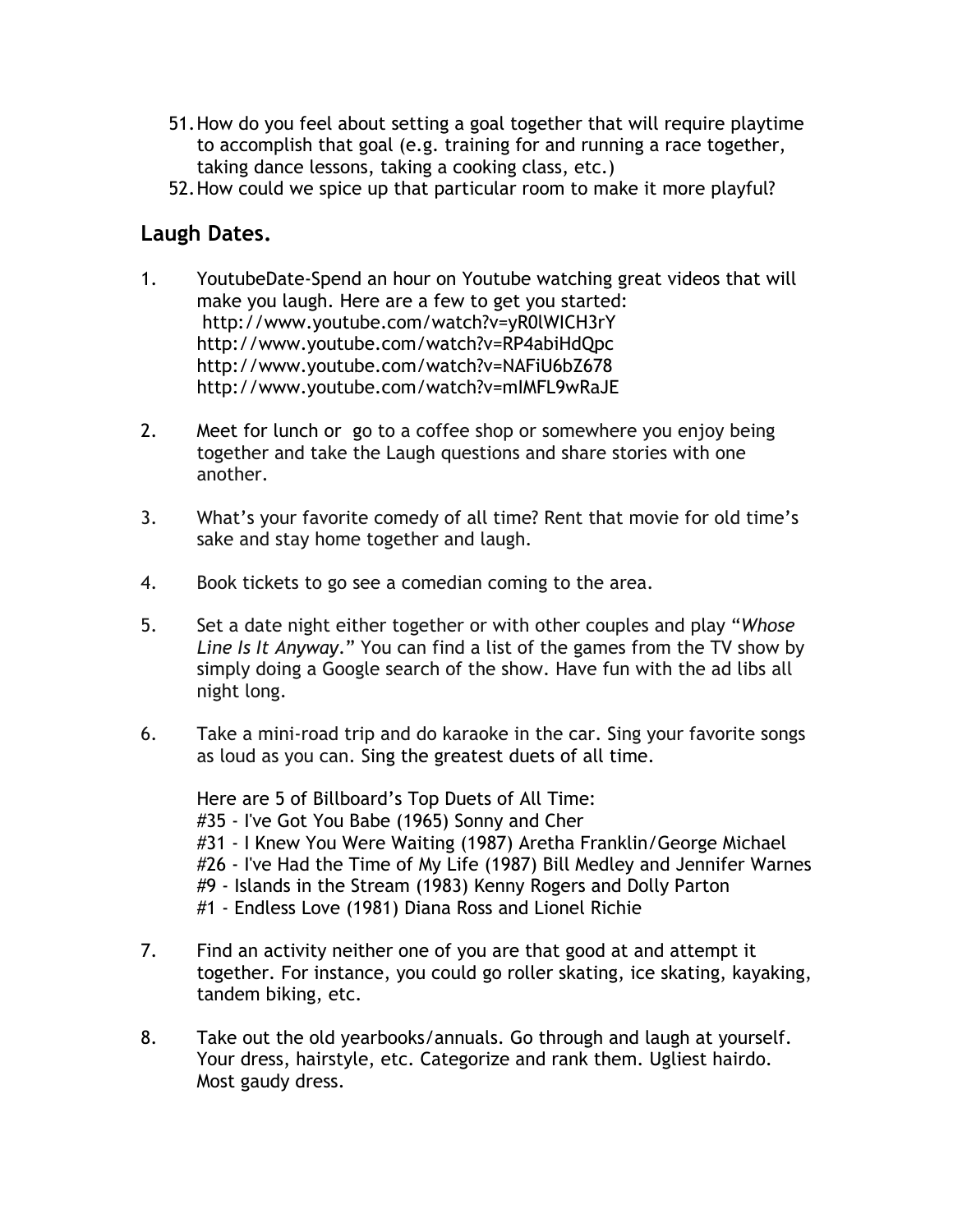- 9. Sign up for a dance lesson. The dance instructor determines the level of fun. If he or she is super strict and serious, that gives less seasoned dancers something to laugh about. This date will force you out of your comfort zone.
- 10. Spend one hour at an arcade. After you get over your anger at the price of games these days, try some of the physical games (dancing, basketball shooting, skeeball, strength games). You'll get a laugh out of the competitive spirit that rises up in you.

# **Laugh. 52 Questions.**

- 1. In what areas of my life do I need to lighten up?
- 2. In what ways do I take myself too seriously?
- 3. Is there a vacuum of laughter in our home?
- 4. Think back to when you were in elementary school, what is the funniest experience you remember?
- 5. When was the last time you laughed so hard you cried?
- 6. Who is the funniest person you've ever met?
- 7. What is the craziest thing you ever did in a store?
- 8. When was the last time you tripped and fell in front of others?
- 9. Name the most embarrassing thing that's happened to you in the last year?
- 10.What is the funniest movie you've ever seen?
- 11.What is the most embarrassing thing you've ever done while playing with (our) kids?
- 12.Fastest way to make your kids laugh?
- 13.What makes you laugh the hardest?
- 14.What's the funniest thing I've ever said to you?
- 15.What is the funniest thing you've ever seen me do?
- 16.What is the grossest thing you've ever eaten?
- 17.When was the last time I really made you laugh?
- 18. Fill in the blank: I'm most fun to be around when I
- 19.What is the funniest thing you've ever heard our kids say?
- 20.When was the last time you had to bite your lip to keep from laughing?
- 21.What do you do or think about to keep from laughing at an inappropriate time?
- 22.Name the last time you laughed at a really inappropriate time.
- 23.Name the last time you busted out laughing in public.
- 24.Looking back at pictures from your younger days, what was the most embarrassing hairstyle you sported?
- 25.Most embarrassing outfit you've ever been caught wearing?
- 26.If you weren't worried about what other people thought, what is the one thing you wish you could do in public?
- 27.If you knew no one would see you, what dance would you do down the aisles of a store?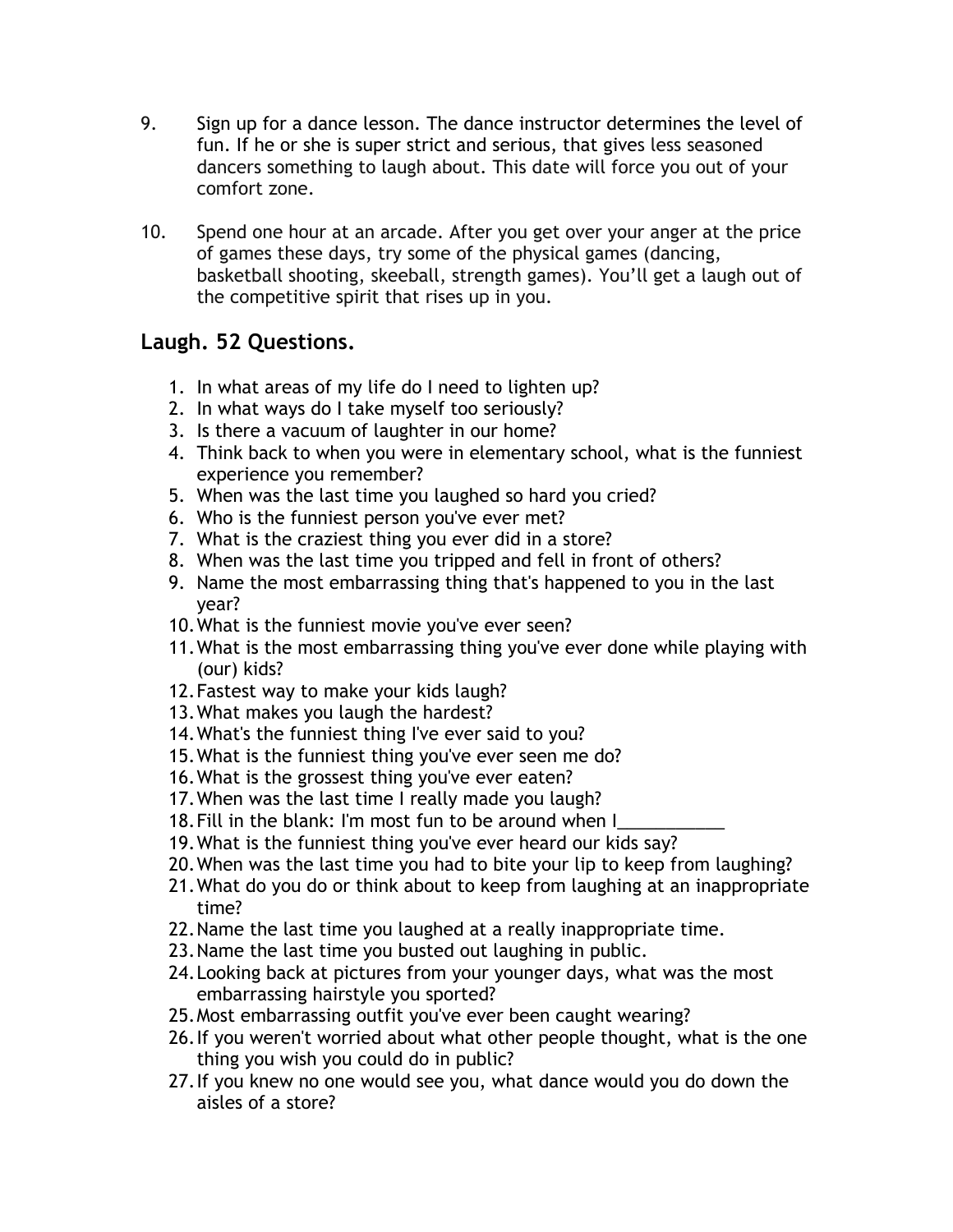- 28.Your favorite but most embarrassing dance move?
- 29.Have you ever left the house forgetting an important article of clothing or had on two different shoes?
- 30.Name one song or movie you love but are embarrassed to admit.
- 31.What was the last time you were genuinely scared about something that turned out to be absolutely harmless?
- 32.What is the most embarrassing thing you've had to buy at a store?
- 33.Is there one photo of yourself that you laugh at every time you see it?
- 34.What's the silliest thing you remember us doing together?
- 35.What's the funniest license plate or bumper sticker you've ever seen?
- 36.Funniest moment in church?
- 37.If you didn't have to act your age for a day, what kid-like things would you love to do?
- 38.Have you ever laughed or wanted to laugh watching me sleep?
- 39.If you're having a bad day, what can I do to make you laugh?
- 40.What word do you think is just weird?
- 41.What's the most embarrassing gift you ever received but had to act like you liked it?
- 42.When you were in high school what did you wear that made you feel super cool but now is just embarrassing?
- 43.When was the last time the kids embarrassed you in public by something they said or did?
- 44.Have you ever sent a text/email to someone else that was supposed to go to me?
- 45.What's your funniest Christmas memory?
- 46.When was the last time we had a disagreement that ended in us laughing at ourselves?
- 47.Name something your parents said on a regular basis that drove you crazy but now makes you laugh.
- 48.When was the last time you saw a couple that wore matching outfits? Have we ever done that?
- 49.If I'm grumpy what's one thing you try to do to snap me out of it?
- 50.When you \_\_\_\_\_\_\_\_\_\_\_\_\_\_\_\_, I can't help but smile.
- 51.If your siblings were here and told a funny story about you, what would they say?
- 52.What's the most embarrassing thing you ever saw your parents do?

#### **Dream Dates.**

1. Walk Down Memory Lane – Bust open those yearbooks and wedding albums. Discuss old friends, classes, favorite teachers, sports and clothing. And don't forget to admire those hairstyles. What do you miss about those days? What do you miss least? If you could go back, what would you change?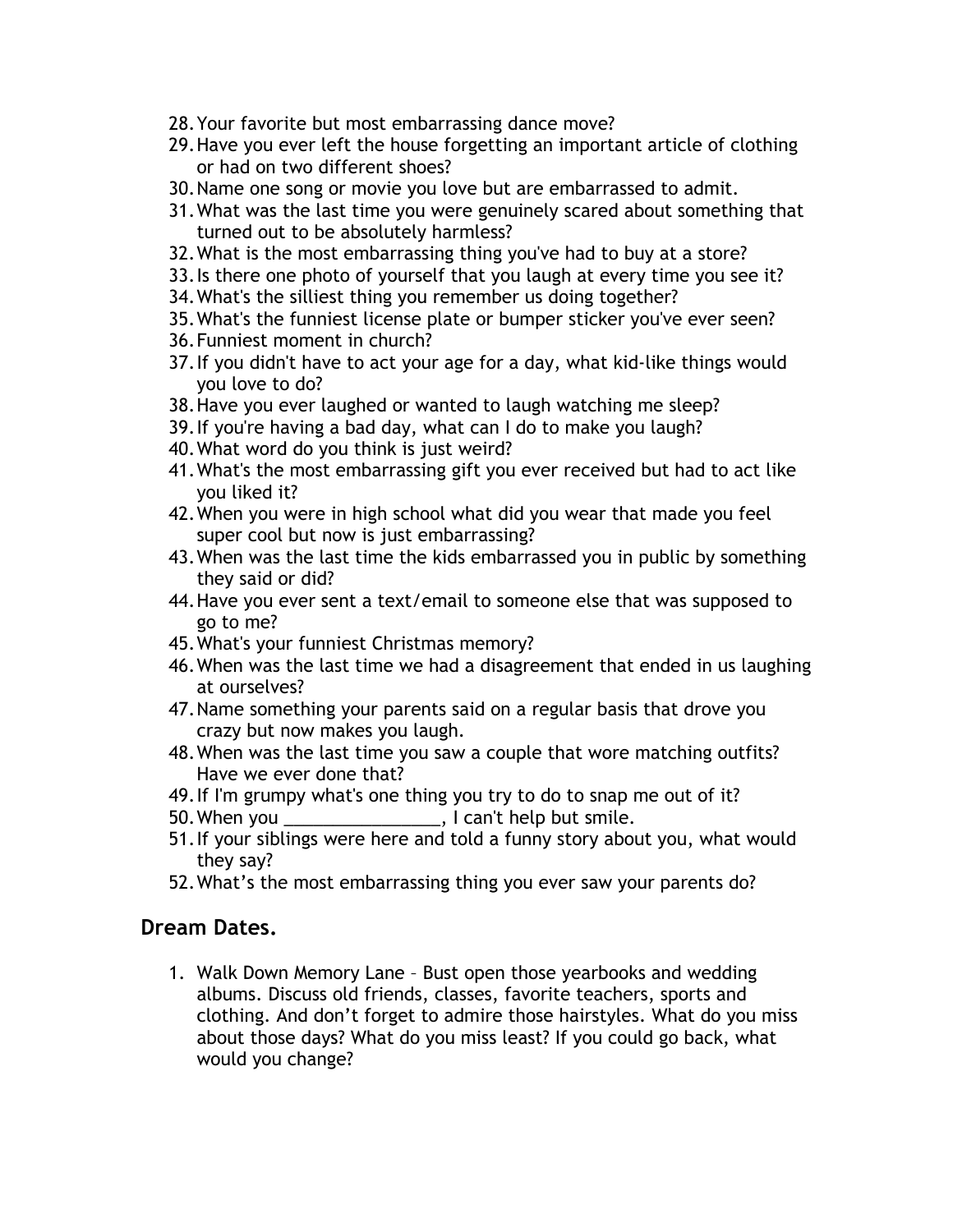- 2. Coronation Date Honor each other with the royal treatment. What does your spouse enjoy most? A back rub? Uninterrupted listening? A favorite movie? A favorite meal? Your answer to that question determines what you do on your date. Note: This date is actually two in one since each of you gets a turn receiving the royal treatment.
- 3. Plan an Annual Abandon even though it may be years away, plan that trip you've dreamed of taking. Magazines and travel websites will help you with the planning. Once your budget is set, put a plan in place together to start saving money to take your dream trip.
- 4. Take a day and go house hunting. Again, look around at various homes and dream together. Find creative ways others decorate that you may want to implement in your own home.
- 5. Go to a coffee shop together after dinner and take the Dream questions along with you. With a piece of paper, begin writing down the dreams you want to begin pursuing for your marriage and family. After you have come up with an agreed upon list of answers, start putting on a paper a plan to begin living out those dreams together.
- 6. Have dinner in Italy. Or any of your favorite cities or countries. Transport the dream location to your own home. Set up décor to match the locale, dress as if you were in that city/country and cook the native cuisine.
- 7. If there is a hobby or activity you have always wanted to try, use this date night to give it a whirl. If you have never been bowling and would like to learn, give it a try. If it's building large puzzles, sit together and do a puzzle. Perhaps you have never crocheted before but always wanted to learn how. Research it and get the materials together to do it.
- 8. Set up a horseback riding adventure together and have a picnic along your route.
- 9. What is the most inspiring movie you have ever watched? A movie that makes you dream and come alive. Rent this movie and watch it together early in the evening. When you're finished with the movie, sit down together and use the passion and energy you have from watching the movie to dream together about your future as a couple and family.
- 10.Sit down together and put a list of everything you would love to do inside/ outside your home to make it more of what you want. Begin researching building supply stores to find out the costs of each item. You can also search blogs to find cheap ways to redecorate and refurnish to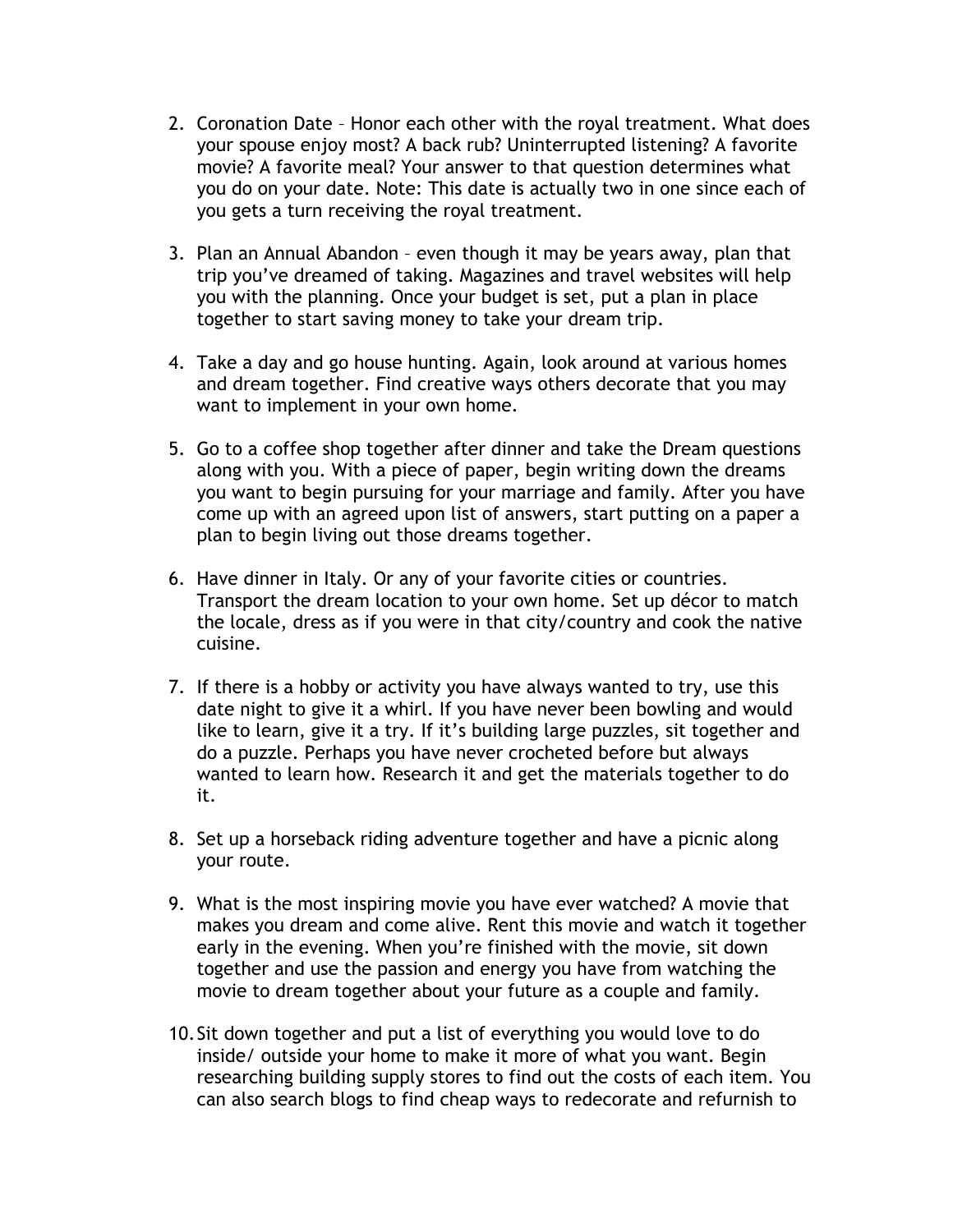give your home a makeover. Research these blogs together and use a date night to slowly begin a home makeover.

#### **Dream. 52 Questions.**

- 1. At this point in your life, which would you choose to make your life better: better physical health, better relationships, more money, or different job?
- 2. If you could rewind to any point in your life, what would you want to relive? Would you enjoy it the same or change it?
- 3. What would you do if you didn't have to work?
- 4. What award would you like to win and for what achievement?
- 5. When do you feel most alive?
- 6. If you could try out any occupation for a year, what would it be?
- 7. How would you spend a perfect day alone?
- 8. You must choose four vacations—all expenses paid, of course—to take with your spouse. Each has a theme: Most Romantic, Most Fun, Most Adventurous, Most Relaxing. Where would you go for each?
- 9. What would you do with ten million dollars?
- 10. If you could take lessons to become an expert at anything, what would it be?
- 11.Hollywood called. They want to make a movie about you. What would it be about and who would play you?
- 12.If you could be a professional athlete, regardless of age or physical ability, what sport do you think you would enjoy the most?
- 13.Describe your dream house?
- 14.If you could have dinner with three famous people, living or dead, who would they be?
- 15.Name something you love that no one else seems to life. Or vice versa, name something everyone seems to love except you.
- 16.Of the following adventures, which would you choose first and why? a) snow skiing; b) dinner at five-star restaurant; c) spelunking; d) movie night; e) pro sports event; or f) camping?
- 17.If you could have a superhero power, what would it be?
- 18.Sing the chorus or one line of your spouse's favorite love song.
- 19.What's the greatest invention of your lifetime?
- 20.What TV sitcom family would you be a member of?
- 21.What is one item you know you should get rid of but never will?
- 22.What were your favorite toys as a child?
- 23.Where do you most enjoy sitting outside your house?
- 24.Name three countries you'd like to visit.
- 25.What celebrity annoys you most?
- 26.Describe your dream car.
- 27.What causes the most stress or conflict in your marriage: financial decisions, sexual expectations, parenting styles, value differences?
- 28.What positive thing do you not say enough to your spouse?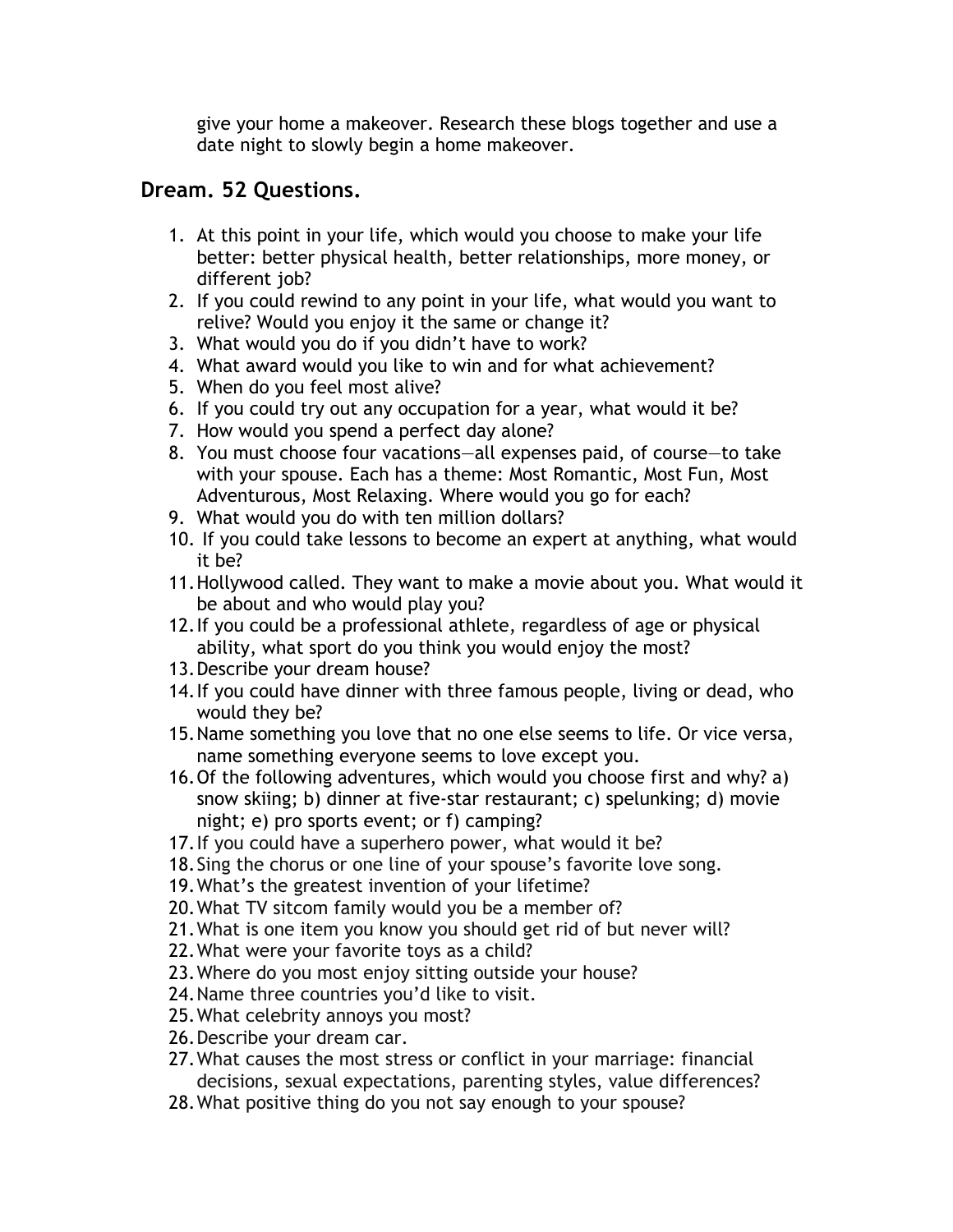- 29.What would you do with your spouse for the next ten years if you knew they were your last?
- 30.Name one way your spouse makes you feel secure.
- 31.Name one thing you miss about your dating relationship.
- 32.How would you describe your spouse to a stranger?
- 33.What is the sweetest thing your spouse has ever said to you?
- 34.If you had an entire day to spend alone with your spouse, how would you spend it?
- 35.Who proposed, and how was it done?
- 36.What's the most romantic scene from a movie you can think of?
- 37.What is your perfect Valentine's Day date?
- 38.What's the most romantic season of the year?
- 39.How would you like people to describe you at your funeral?
- 40.Tell about an experience that was difficult but necessary in making you the person you are today.
- 41.What is your religious background? In what way has it affected you most?
- 42.If you wrote a book about your life, what would it be called?
- 43.What makes you most humble?
- 44.Name a song that you could really relate to at some point in your life?
- 45.What scares you the most?
- 46.What is the most honest thing you have ever done?
- 47.What's the best advice someone ever gave you?
- 48.What makes you most uncomfortable: being around new people, formal occasions, speaking to a large group?
- 49.Tell about a favorite childhood memory you made with your family.
- 50.Name two or three dreams you and your spouse have for the emptynesting years. Where will you live? Where will you visit? How will you serve the church? What will your retirement years look like?
- 51.What dreams do we have for our kids?
- 52.What are a few areas in our home we can change to begin developing a deeper love and heart for the world?

### **Adventure Dates.**

- 1. Get in a 5k run, walk or hike. You can break it up into one mile increments, so long as you get in the 3.1 miles. This week is designed to get you off the couch and get the blood flowing.
- 2. Get out of your comfort zone together and enjoy the adventure of serving alongside each other. As a couple, volunteer in your community. Serve together at church, sign up for a short term missions trip or volunteer for a local shelter.
- 3. Go to a professional or collegiate sporting event together. If you know nothing about the sport or the event, even better. Stretch yourself for the adventure and try to find the lure behind the event.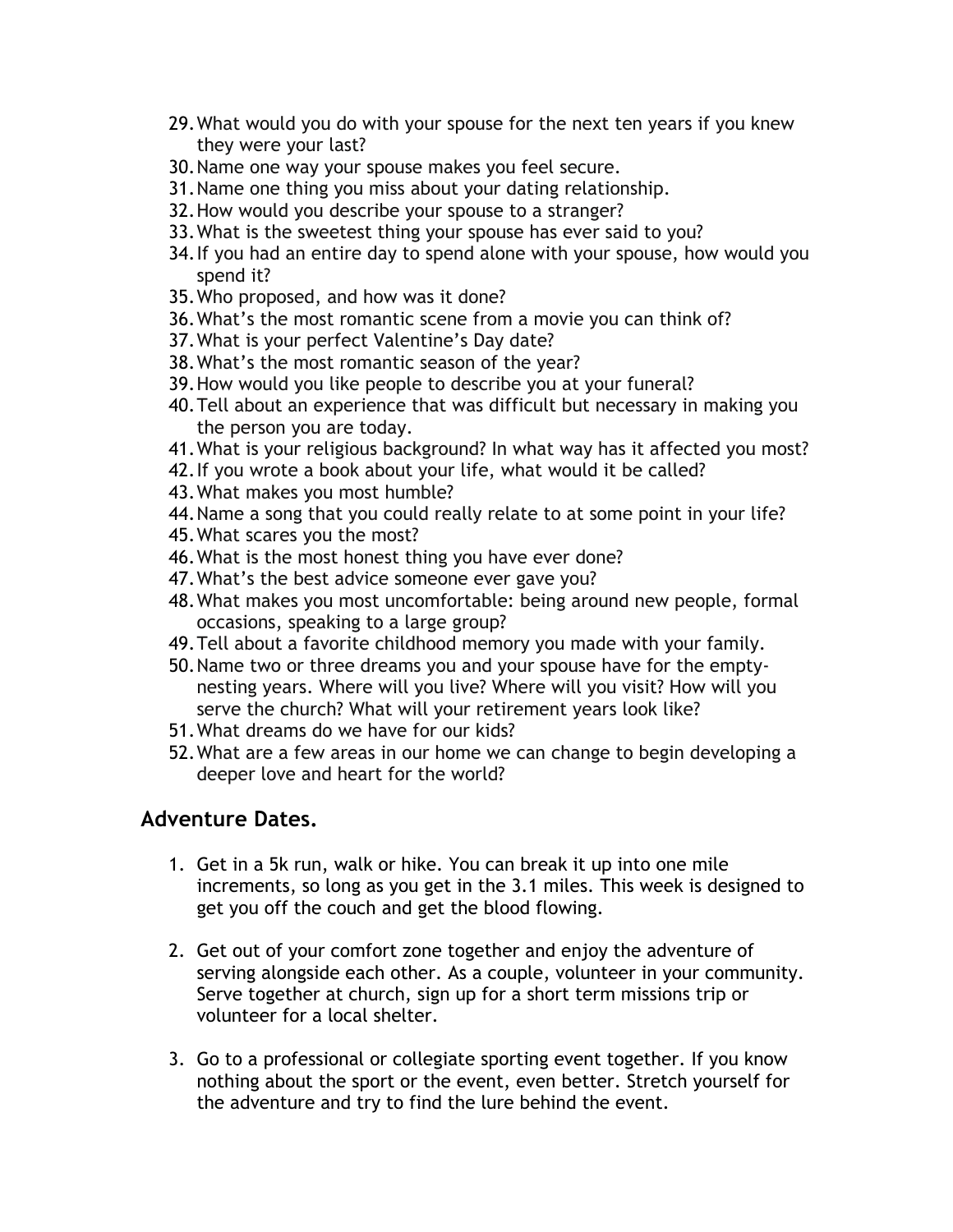- 4. Make a list of the 5 most popular local attractions in your area you have yet to visit. Then rank them in order of popularity or personal interest. Make your list and ranking separate from your spouse, then compare lists.
- 5. If we only had \$10 to spend tonight and we had the whole night together, we would \_\_\_\_\_\_\_\_\_\_\_\_\_\_\_\_.
- 6. Save money and live your local dream date night. What restaurant would you most like to go to? What activity, show or event would you attend yet never allow yourself to spend the money on? Pamper yourselves.
- 7. Choose a type of food you have you never tried (e.g. Thai, Mexican, Indian, etc.) and go out to that restaurant together. Be risky with your choice on the menu. Don't be afraid to try something new. Remember, it's about adventure.
- 8. Is there an activity, sport or hobby neither one of you are that good at but would love to try together? Step out of your comfort zones and give it a try. You could go shooting at a gun range, ice skating, kayaking, dance lessons, etc.
- 9. Take a night and rearrange the furniture in your house. Go around and try new concepts and ideas for seeing your home differently. Leave it this way for a few weeks. If you don't like it you can change it back.
- 10.Dig out old family pictures and videos. Go through each of them and reminisce on old adventures you had together or as a family. Use it a catalyst to begin talking about and planning your next big adventure together.

### **Adventure. 52 Questions.**

- 1. On a scale of 1-10, how adventurous is our life together?
- 2. Would you call me adventurous?
- 3. What is the last totally spontaneous thing we've done together?
- 4. What do you think of when you think of adventure?
- 5. Do I have any adventures personally that you feel get in the way of us as a couple (e.g. hunting, shopping, golf, watching sports, etc.)
- 6. As your spouse, how can I help you be more adventurous?
- 7. The biggest barrier to adventure in our marriage is
- 8. Some creative ways to work around or overcome that barrier include
- \_\_\_\_\_\_\_\_\_\_\_. 9. When it comes to adventure in our marriage, I feel most loved when you\_\_\_\_\_\_\_\_\_\_\_\_\_\_.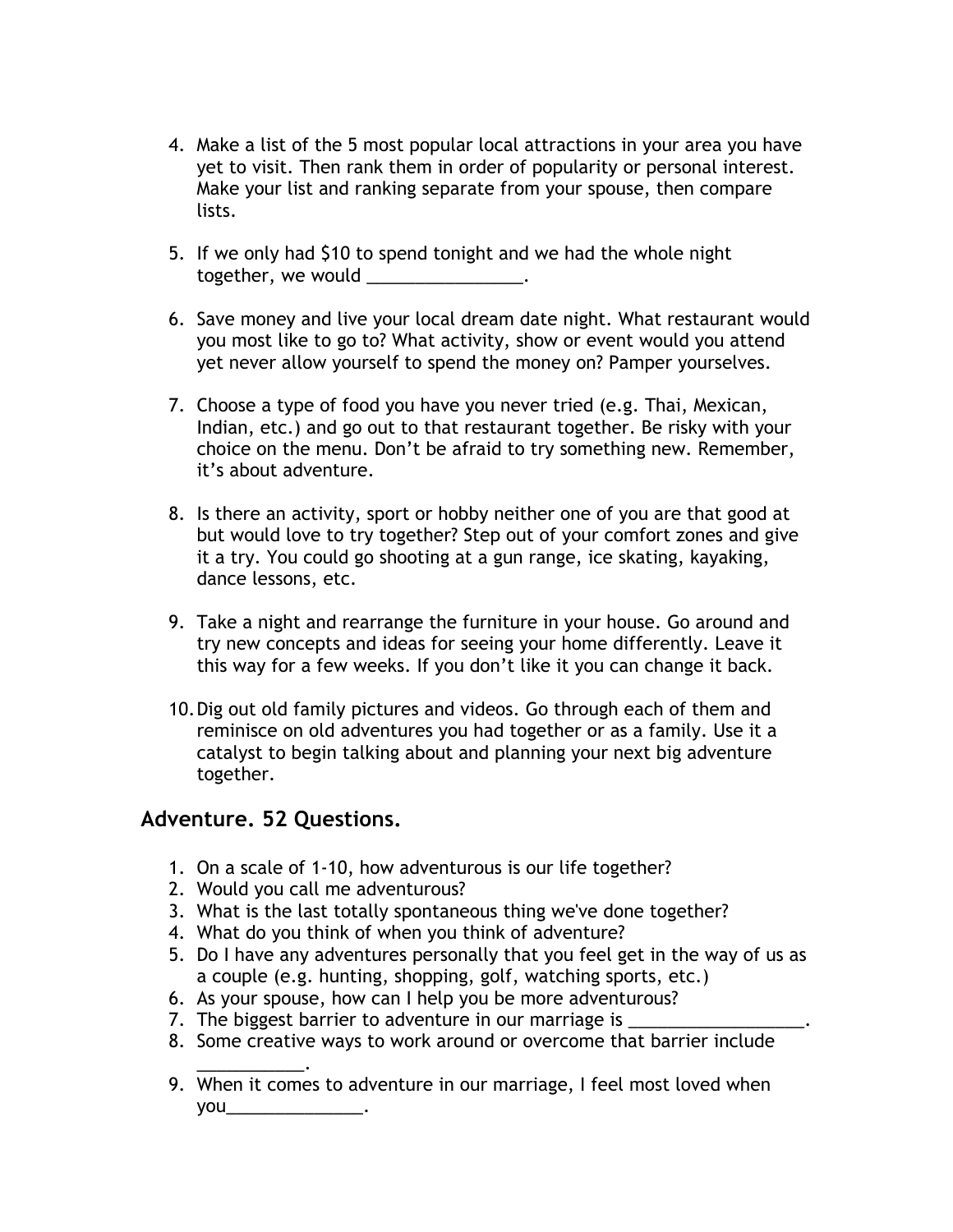- 10.Did you ever see your parents being adventurous?
- 11.Who in your life has shown you a great example of being adventurous?
- 12.When was the last time you felt really brave?
- 13.When was the last time you saw me do something courageous?
- 14.When was the last time we took a big risk as a couple?
- 15.What is your favorite action/adventure movie?
- 16. Before I turn \_\_\_\_\_\_\_\_\_\_\_\_years old, I want to \_
- 17.Have you ever done something you were really scared to do, just to impress me?
- 18.When was the last time you felt genuinely scared?
- 19.What is your biggest fear?
- 20.Have you ever been in a situation where you wondered if you would actually survive?
- 21.When was the last time you felt truly alive?
- 22. If you could try at least one Extreme sport, what would it be (e.g. skydiving, snowboarding, bungee jumping, scuba diving, etc.)
- 23.What one outdoor activity would you like me to try?
- 24. The only thing keeping me from exercising more is  $\equiv$
- 25.Create a bucket list of 5 outdoor adventures you could accomplish together in the next year (e.g. horseback riding, 4-wheeler riding, snowmobiling, water skiing, etc.)
- 26.Create a bucket list of outdoor adventures you would like accomplish together in the next 5 years (e.g. skydiving, surfing, scuba diving, go on a safari, etc.)
- 27.What activity/sport/hobby brings out a competitive, adventurous, tenacious spirit in you?
- 28.Create a bucket list of 5 of the world's most iconic places you would like to visit.
- 29.Where in the world are you most afraid to go?
- 30.Would you ever be willing to travel there? Why or why not?
- 31.If we sold all we owned and took off on an adventure for one year, where would we go and what would we do?
- 32.If we could save money and travel abroad, what one place would you like to visit? (Go ahead and start planning it)
- 33.Is there a long weekend available for you to plan a road trip together?
- 34.If you could go away by car for a long weekend, where would you go? Where would you stay? What would you do?
- 35.If you could go away by plane for a long weekend, where would you go? Where would you stay? What would you do?
- 36.What are the 5 most popular local attractions in your area you have yet to visit?
- 37.If we only had \$10 to spend tonight and we had the whole night together, we would
- 38.If money were not an issue, what would your dream date night look like? What restaurant would you most like to go to? Activity?